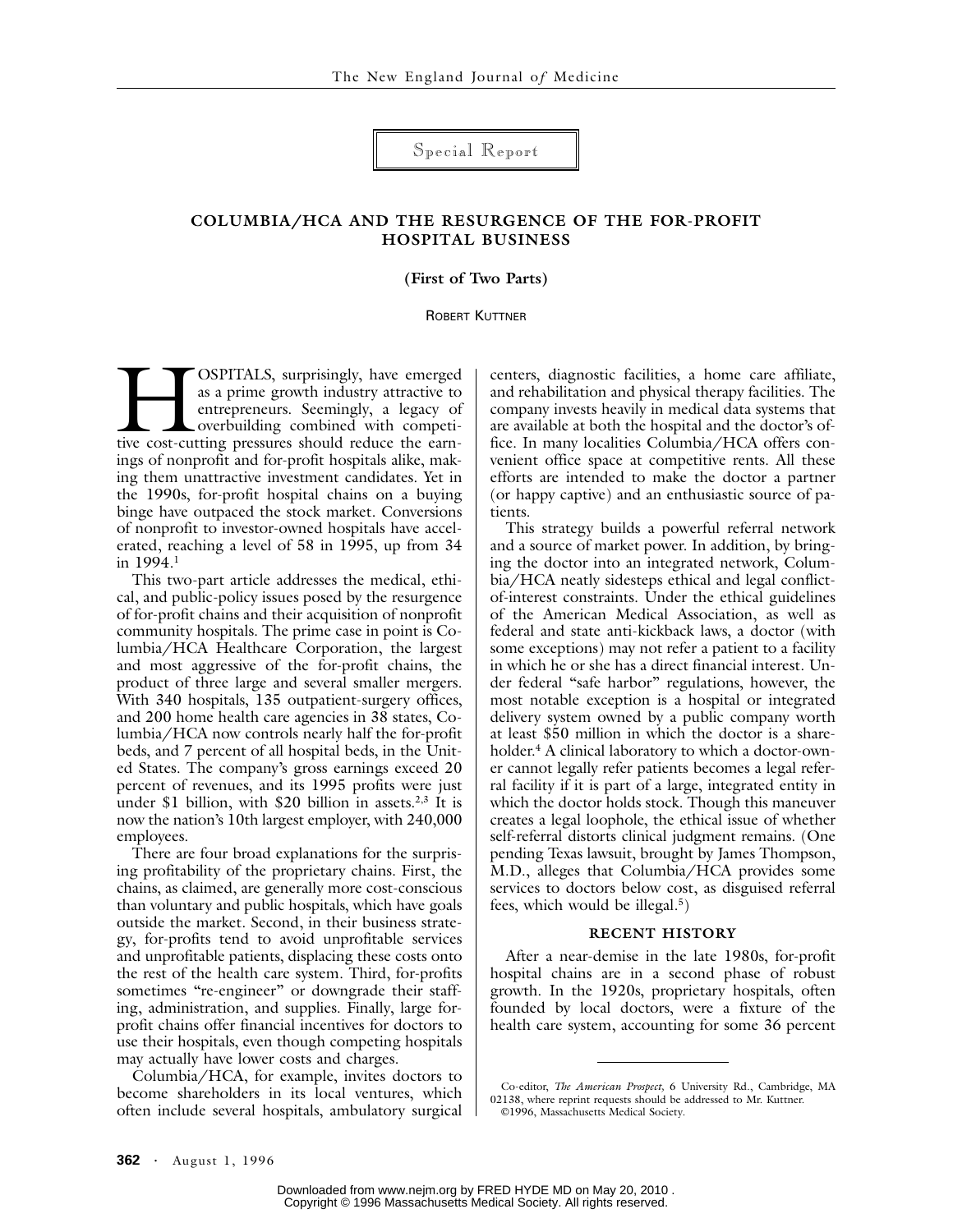of U.S. hospitals.6 With the rise of voluntary and public hospitals after World War II, however, the proprietary sector dwindled. Shareholder-owned chains date only to 1960, when American Medical International (AMI), a West Coast laboratory company, purchased its first two hospitals.<sup>7</sup> Investorowned chains grew rapidly after most people became insured with the enactment of Medicare and Medicaid in 1965. By 1971 there were 38 for-profit chains.8 At their postwar peak in 1986, for-profit companies owned 838 hospitals and 107,000 beds, or about 14 percent of general acute care hospital facilities in the United States.<sup>9</sup>

In the late 1980s, shareholder-owned chains seemed likely to become casualties of cost-containment, overbuilding, and scandal. Reimbursement according to diagnosis-related group for Medicare patients and the rise of managed care undercut the economics of cost-plus billing. The two largest for-profit chains, Hospital Corporation of America (HCA) and Humana, stumbled in their attempt to operate both hospitals and health maintenance organizations (HMOs). HCA, after expanding to encompass more than 200 hospitals and launching a managed-care company, sold off 104 of its hospitals in 1987 to the newly created company Healthtrust (owned by former HCA executives). Humana, then the largest chain, launched its HMO subsidiary, Care Plus, in 1983 but was soon whipsawed between doctors and competing HMOs. Physicians affiliated with Humana Care Plus chafed under the constraints of managed care and would not reliably patronize Humana hospitals, whereas rival HMOs avoided them. Humana's hospitals were then spun off to the newly created Galen Health Care Corporation. Galen, in turn, was absorbed by Columbia/HCA in 1993.

Another major chain, National Medical Enterprises (NME), was fined \$379 million on criminal charges that its psychiatric hospitals had paid for referrals and kept patients incarcerated until their insurance ran out. NME then raised over \$3 billion in junkbond and bank financing, bought AMI, and was reborn as the Tenet Corporation. Republic Health Corporation, in bankruptcy after overborrowing, reorganized, bought Safecare Corporation, and was renamed OrNda, allegedly an Iroquois word meaning "well-being." All these surviving chains now seek to expand further, either by merger or joint venture with other health care companies or by the purchase of nonprofits.

Remarkably enough, the instability, bankruptcies, and falling profits of the 1980s have given way to a new wave of lucrative consolidations in the 1990s. In 1995 alone, there were 447 community hospitals in play in takeover negotiations, as well as several hundred more that had been sold in four large corporate mergers.10,11 In a sense, this process is not unlike the reorganizations of the steel, airline, and banking industries, in which well-capitalized entrepreneurs buy underperforming assets, consolidate, increase market power, cut costs, restore profitability, and reap the rewards. Richard L. Scott, the 43-year-old chief executive and architect of Columbia/HCA, has written that "free market, competitive forces should be the driver" to reform the health system.<sup>12</sup>

# **ETHICS, CROSS-SUBSIDIES, AND MARKETS**

A hospital is not, of course, a pure creature of free markets. In medical care there are disparities of information and bargaining power between "seller" and "consumer."13 A doctor is, in one sense, a small business par excellence. But since the physician also has privileged knowledge and authority vis-à-vis patients, professional ethics dictate that the doctor not opportunistically base clinical decisions on personal reward. By the same token, although nonprofit hospitals must at least break even, historically they have embraced a social ethic, serving uninsured patients, taking Medicaid losses, not insisting that every admission or procedure be profitable, and spending money on research, teaching, and public health as part of a broader mission of service to the community. In economic terms, these are cross-subsidies.

Entrepreneurs, by directly imposing market principles on hospitals, overturn the explicit and implicit understandings that have allowed doctors and hospitals to balance professionalism, profitability, and service. Conceiving of a hospital as just another business undermines the service mission by eliminating the tacit cross-subsidies. In the logic of the marketplace, each investment must pursue profit. Temporary losses are defensible only as investments in future profits, so cross-subsidy must be avoided. Thus, in a purely for-profit enterprise or system, there is no place for uncompensated care, unprofitable admissions, research, education, or public health activities — all chronic money losers from a strictly business viewpoint. By definition, the value of public goods is not recognized by profit-maximizing private markets. Disdaining a public health mission, David Vanderwater, chief operating officer of Columbia/HCA, has said, "We are not in the health care business. We are in the sick care business."<sup>14</sup>

Furthermore, by weakening the professionalism that has traditionally served as a counterweight to the profit motive in medicine, the investor-owned chains risk undercutting clinical care as they relentlessly pursue cost savings. In theory, the competitive marketplace prevents any deterioration in quality, because dissatisfied customers are free to take their business elsewhere. But the health care system is rife with well-known asymmetries of information and "customers" who are essentially captive. By attracting the doctor and the insurance plan or HMO, the for-profit chain brings along the patient. Insofar as the investor-owned chains initiate a cost-cutting "race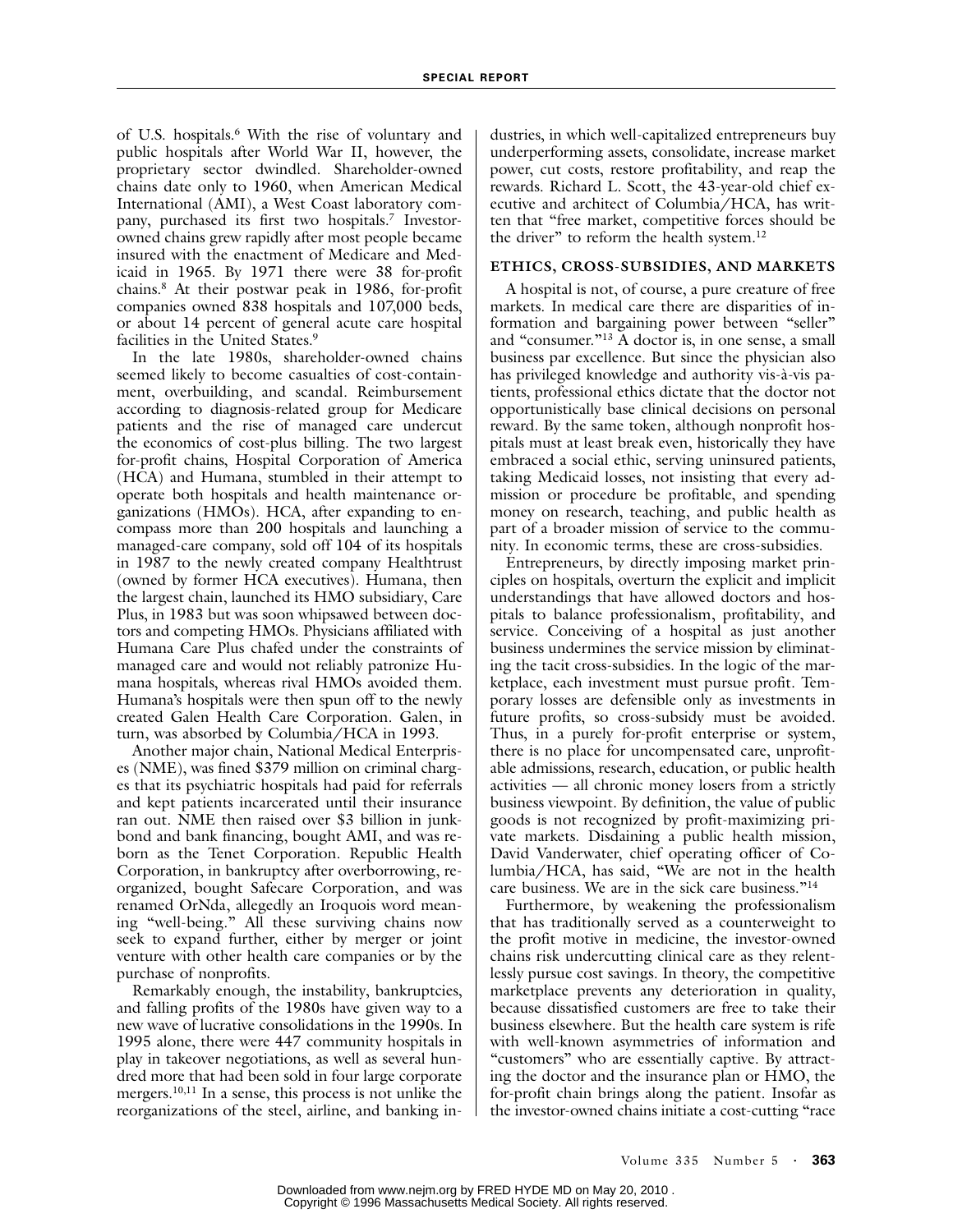to the bottom" among hospitals, effective consumer choice is precluded, because rival hospitals pursue essentially similar economies.

## **COLUMBIA/HCA**

Leading the race is Columbia/HCA, the result of a merger of two of the most aggressively entrepreneurial companies. At its zenith in the mid-1980s, HCA, the older and larger of the two companies, owned 250 hospitals and had contracts to manage 200 more. Columbia's founder, Richard Scott, bought his first two hospitals in El Paso, Texas, from Healthtrust in 1988. From a base of 12 hospitals in 1991, Columbia acquired Basic American Medical (1992, 8 hospitals), Galen (1993, 71 hospitals), HCA (1994, 97 hospitals), Medical Care America (1994, 96 ambulatory surgical centers), and the rest of Healthtrust (1995, 117 hospitals) after a bidding war with NME. Strikingly, both large spinoffs of the 1980s — HCA's sale of nearly half its hospitals to Healthtrust and Humana's sale of all its hospitals to Galen — have wound up with Columbia/HCA. In 1995 alone, Columbia/HCA acquired or negotiated joint ventures with 32 nonprofit hospitals.<sup>2,15-17</sup> Its spectacular success is clear from the numbers shown in Table 1.

Columbia/HCA's basic plan has been to acquire hospitals at the lowest possible cost, invest in upgrading where necessary, close or consolidate duplicative facilities, cut staff, increase administrative efficiencies, take advantage of economies of scale, integrate vertically and horizontally, and develop powerful local referral networks. The company's era of very rapid growth through the wholesale acquisition of other large for-profit chains is probably over. If Columbia/ HCA attempted to merge with any of the other surviving large chains, such as Tenet or OrNda, it would probably face antitrust action.

Columbia's strategy differs strikingly from that of Humana and HCA in the 1980s. It does not, for the most part, build new hospitals. Rather, it buys existing hospitals cheaply, upgrading some acquisitions

and closing or consolidating others. Despite the gradual shift to full capitation contracts with managedcare payers (in which hospitals are paid a flat fee), Columbia/HCA resists such contracts, except in markets where it can trade them for very substantial volume. Columbia will also buy new business from payers by pricing below its average cost, then seek compensating ways to raise charges. Unlike some of its competitors, purchasing physicians' practices has not been central to Columbia/HCA's strategy of creating alliances with doctors. Nonetheless, Columbia/HCA has absorbed over 1400 doctors' practices merely through its acquisitions of other corporations and occasionally buys practices to complement a local market strategy.18 The company's strategy is instead to rely on its referral networks to attract patients, despite the fact that it is often not the lowcharge provider. If it controls enough market share in a given locale, insurers have no choice but to deal with Columbia/HCA. And, as hospital reimbursements are squeezed, its control of an integrated network gives the company access to profitable outpatient venues to treat patients. Recently, Columbia/ HCA has moved to enter the insurance business itself, as will be discussed in the second part of this article.

Columbia/HCA is extremely aggressive with vendors, offering all its business to the supplier who offers the best deal. Scott has claimed that his negotiating tactics save Columbia/HCA \$300 million a year on supplies. General Electric, for example, has a five-year contract as the sole supplier and repairer of all the company's high-technology diagnostic equipment. In return for a favorable price, Columbia/HCA buys all its computed tomographic scanners and magnetic resonance imaging units from General Electric.

The company has targeted and achieved a formidable corporate goal of a 20 percent gross return on revenues. I was told by a Columbia/HCA executive that chief executives of company hospitals who fall short of this goal are regularly called to corporate

| TABLE 1. THE GROWTH OF COLUMBIA/HCA, 1988-1995.* |        |         |         |         |         |            |            |            |
|--------------------------------------------------|--------|---------|---------|---------|---------|------------|------------|------------|
| <b><i>VARIABLE</i></b>                           | 1988   | 1989    | 1990    | 1991    | 1992    | 1993       | 1994       | 1995       |
| No. of hospitals                                 | 4      | 4       | 11      | 12      | 24      | 115        | 207        | 332        |
| No. of admissions                                | 7,022  | 20,884  | 32,925  | 48.950  | 74,630  | 1,158,400  | 1,565,537  | 1,744,793  |
| Gross revenue (thousands<br>of dollars)          | 45,260 | 153,130 | 290,322 | 499,427 | 819,302 | 10,252,000 | 14,543,000 | 17,646,000 |
| Net profits (thousands<br>of dollars)            | 1.704  | 6,258   | 9,848   | 15,202  | 25,875  | 507,000    | 814,000    | 988,000    |
| No. of licensed beds at<br>year end              | 511    | 833     | 2,130   | 2,542   | 42,245  | 42,237     | 59,595     | 61,347     |

\*Data are from Columbia/HCA Healthcare Corporation (for 1995) and Columbia Hospital Corporation (for 1988 to 1994) annual reports.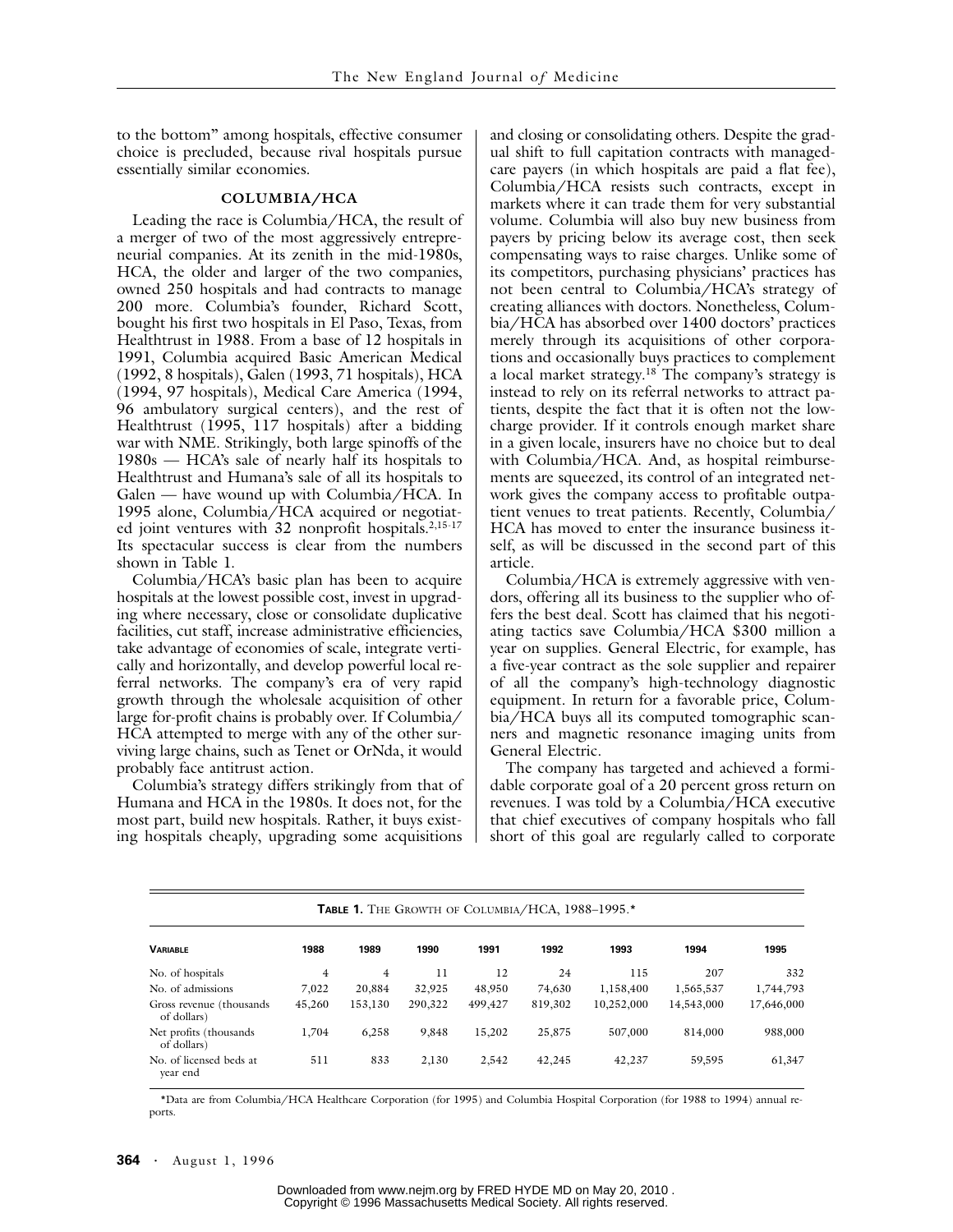headquarters in Nashville to explain and are ordered to redouble their efforts. Further economies at the local hospital usually follow.

Columbia/HCA markets aggressively. It advertises that a disproportionate number of Columbia/ HCA hospitals have received accreditation with commendation from the Joint Commission on Accreditation of Healthcare Organizations and that 29 of its hospitals were included in the 1995 top-100 ranking by HCIA, Inc., and William M. Mercer Company (six of whose eight criteria are financial). Columbia/HCA advertisements claim that "The Examiners of the Malcolm Baldridge National Quality Award have recognized Columbia/HCA Healthcare Corporation's Ambulatory Surgery Division. . . [for] Continuous Efforts to Improve Quality Through Process Improvement and Performance Measurement." In reality, Columbia's ambulatory facilities had worked with the Commerce Department on a pilot program to develop quality indicators and criteria for future awards. Columbia/HCA won no special recognition, much less the prestigious Baldridge Award. The Commerce Department wrote to the company requesting that it cease the misrepresentation, to no avail.<sup>19</sup>

Columbia/HCA has waged strident campaigns to discredit nonprofits, as HCA did before it. Columbia/HCA has hired research firms to show that when the value of tax exemption and uncompensated care are aggregated, for-profit companies return more to the community than nonprofits. A 1995 report for Columbia/HCA by Healthcare Management Decisions, Inc., characterized five of six nonprofits that compete with the company in central Florida as providing "negative community benefits" and creating a "net community burden," because the value of their tax exemption exceeded that of their charity care.20 In a 1994 Virginia study financed by HCA, Nancy Kane, on the faculty of the Harvard School of Public Health, calculated that nonprofit hospitals provided more than double the free care provided by for-profits (3.7 percent of revenues vs. 1.7 percent) and contributed 1.1 percent of their revenues to medical education, as compared with effectively nothing in the case of for-profits. But Kane concluded that when the cost of tax exemption (8.4 percent of operating revenues) is included, for-profits return more, on balance, to society.<sup>21</sup> Her method, however, assumes that tax payments to federal, state, and local government are equivalent to direct outlays for health care.

## **COMPARING FOR-PROFIT AND NONPROFIT HOSPITALS**

Researchers who systematically studied for-profit chains in the 1970s and 1980s generally found that the for-profits had slightly higher average costs and charges than nonprofits, that they provided belowaverage rates of uncompensated and charity care, and that their clinical outcomes were not significantly different from those of comparable nonprofits.22-24 But enormous changes have occurred in the hospital sector over the past decade. For-profit chains are no longer buying mainly independent proprietary hospitals or merging with each other: they are now acquiring community nonprofit hospitals. Cost-cutting pressures have intensified. Most important, hospitals are no longer paid predominantly on a feefor-service basis, so profits must be made by cutting costs and services, not by increasing them.

The latest wave of for-profit consolidations and acquisitions is too recent to have been the subject of similar comprehensive studies. However, scattered evidence suggests that for-profits still provide relatively less charity care than their public and nonprofit counterparts and that they "cherry-pick" profitable admissions. One recent study, relying on data from the Health Care Financing Administration, concluded, "In summary, Columbia/HCA hospitals served fewer Medicaid patients, treated more complex cases, offered fewer services, incurred lower salary expenses per discharge, and had fewer occupied beds than local competing hospitals."25 Florida's Agency for Health Care Administration, in a review of admissions at Victoria Hospital, a Columbiaowned facility in Miami, found that Medicare patients referred by Columbia-affiliated doctors stayed an average of 8.48 days. Patients sent by the same doctors to other area hospitals stayed 13.5 days. This pattern maximizes Columbia's profits, because of the system of Medicare reimbursement based on diagnosis-related groups. The Florida agency, in a draft report that was never officially released, concluded that the statistics "point to the possibility of creamskimming," as well as "the possible adverse effects on a market of physician ownership in a hospital."26,27 A report by the Georgia State Health Planning Agency found that in 1993, nonprofit hospitals contributed about twice as much charity care per bed as for-profits. This overstates the contribution of for-profits somewhat, because their charges are higher. $28$ 

In one of the most comprehensive tabulations of comparative charges, VHA, Inc. (formerly Voluntary Hospitals of America), used inpatient claims data supplied to the Florida Agency for Health Care Administration to compare for-profits and nonprofits. The VHA study found that investor-owned hospitals in 1994 were 13.7 percent more expensive on a charge basis than nonprofit and public hospitals. Charges by nonprofits, the report calculated, would have been even lower if the nonprofits had not been absorbing a disproportionate share of Medicaid and charity care. Medicaid patients accounted for 12.3 percent of the case mix among nonprofits, as compared with 6.3 percent among for-profits.<sup>29</sup> A VHA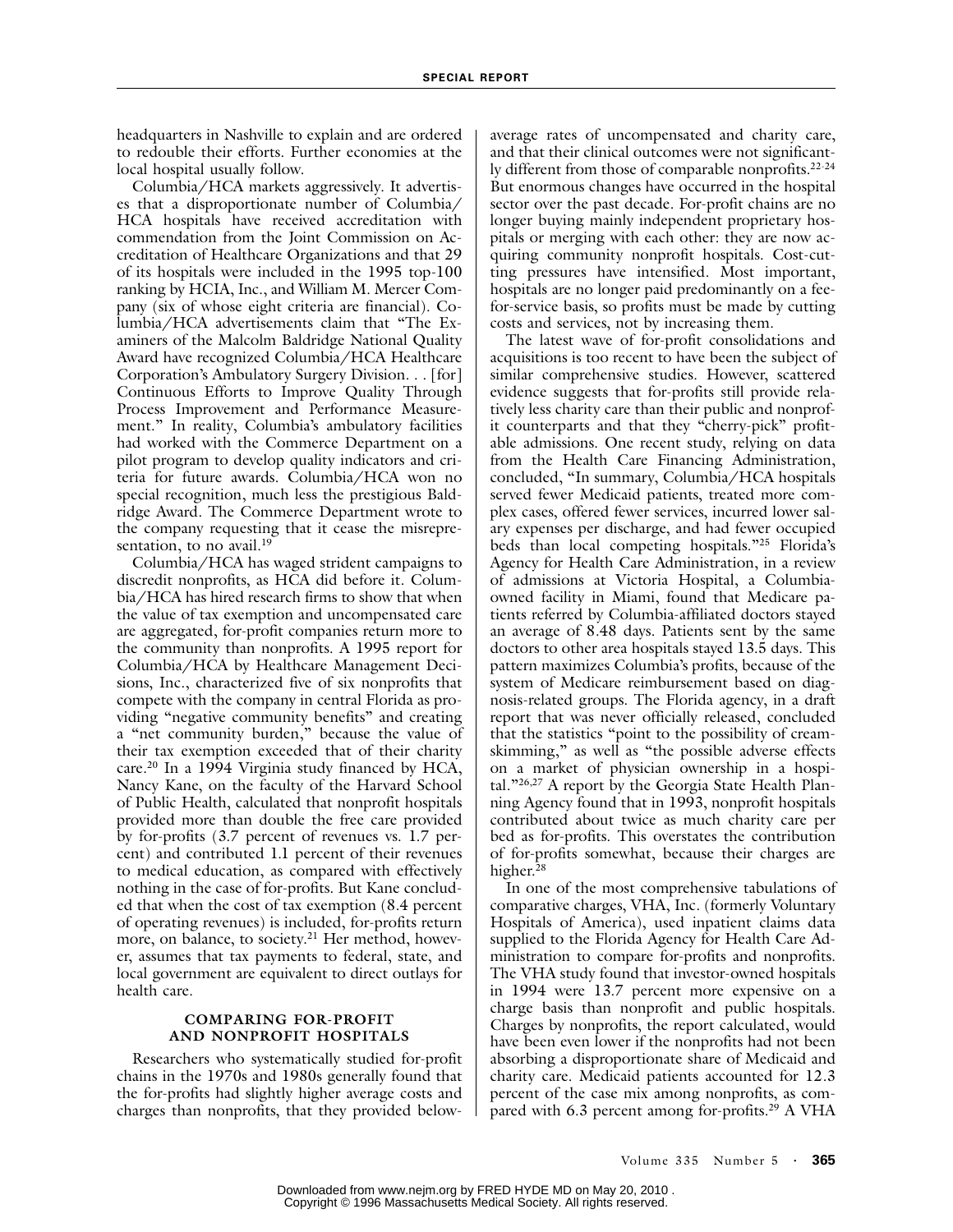study of Virginia hospitals calculated that investorowned hospitals were 30 percent more expensive on a charge basis than public and nonprofit hospitals.30

Similar tabulations by the firm of Parker, Hudson, Rainer and Dobbs, with the use of publicly collected data from state authorities, found that Florida forprofit hospitals, which accounted for 56 percent of institutions and 34 percent of licensed beds, supplied just 8 percent of charity care and 20 percent of uncompensated Medicaid care.<sup>31</sup> In Tennessee, the for-profits, with 44 percent of hospitals and 35 percent of beds, provided only 3 percent of charity care, according to a Parker study.32 Similar disparities were found in Georgia.

The trouble with these dueling consultants' reports is that all the parties are self-interested. The comparisons by the Parker firm and by VHA are based on public data and are seemingly accurate. But the question of the comparative performance of nonprofits and for-profit chains cries out for a second wave of disinterested scholarly research to examine such issues as charity and uncompensated care and costs and charges.

An even thornier question is whether the for-profits, in a much more stringent cost-cutting environment than the 1980s, are degrading clinical care. Although Columbia/HCA prides itself on scoring well on formal paperwork evaluations, and although it insists that its commitment to quality includes, above all, patient care, it is also strongly committed to reducing staff costs and outlays for equipment. In general, for-profits have continued to have a slightly lower overall ratio of staff to patients than nonprofits.9 Although in part, this reflects laudable "delayering" and economies of scale, Columbia/HCA has also been bitterly criticized by some of its own staff members for replacing licensed personnel such as registered nurses with "multi-skilled" employees trained by the company, for "short-staffing" nursing shifts, and for introducing inferior supplies.

At the Good Samaritan system, a recently acquired four-hospital group in Santa Clara County, California, nurses (who are in a collective-bargaining dispute with Columbia/HCA) have complained not only of patient overloads, but also of poor-quality equipment. According to nurses with whom I have spoken, surgical gloves supplied by Columbia are thinner and more likely to break than those used previously, alcohol sponges are smaller, and a new chest drainage tube substituted by Columbia/HCA has a valve that does not indicate whether it is on or off. Nurses also allege more errors in medication but less frequent reporting of them.

Columbia/HCA, like other hospital operators, cuts costs by replacing many registered nurses and licensed practical nurses with lower-skilled and unlicensed people for many tasks once done by nurses, such as taking vital signs, changing sterile dressings,

and some charting. According to nurses I have interviewed, staff cuts at some Columbia/HCA hospitals put nurses in the position of supervising unlicensed personnel, providing less direct patient care themselves. In fairness, "re-engineering" is pervasive among hospitals, and nurses' groups have objected to essentially similar staffing changes at public and voluntary hospitals.

In the further pursuit of economies, Columbia/ HCA has merged traditional departments such as social work, which are seen as cost centers, with discharge planning. With the growing shift to Medicaid HMOs and the competition for Medicaid managedcare contracts, as well as increasing pressure for cost containment from other payers, the temptation will be great to further ratchet down staffing and, perhaps, care.

### **THE MARKET SPEAKS**

For-profit chains are ultimately accountable to shareholders, not to communities. And the stock market is certainly bullish on Columbia/HCA, whose stock price since 1990 has risen at more than twice the rate of the Standard and Poor's 500. Despite its far-flung acquisitions, Columbia/HCA has maintained a prudent debt-to-capital ratio of 45 percent, well below that of its competitors Tenet and OrNda. Its debt is considered investment-grade, and Columbia has no difficulty raising capital. Most of its acquisitions are financed from its prodigious cash flow, which was \$4.3 billion in 1995. Columbia's average cost of debt is 7.1 percent, and it is one of just four U.S. corporations in the past four decades to have successfully issued 100-year bonds.2 When it buys a hospital or hospital chain with a shakier balance sheet, Columbia/HCA refinances the target hospital's debt at its own more favorable interest rates, producing an instant savings. Leading financial analysts currently rate Columbia's stock as a "buy."

Some critics in the hospital industry argue that Columbia's expansion strategy is a kind of Ponzi scheme that works only as long as Columbia/HCA keeps acquiring underperforming hospitals. Its very high profit rate is driven in part by the creation of one-time economies that are not repeated year after year, except through the acquisition of other new hospitals. Yet with nearly 5000 nonprofit and public hospitals in the United States, many of them reeling from the financial pressures of managed care, there is no shortage of targets. Columbia/HCA gains plenty of market power with a local market share of 20 to 30 percent and only rarely bumps up against antitrust problems. Richard Scott has talked about ultimately owning 500 to 1000 hospitals, and he plans 35 to 50 acquisitions a year. Columbia's cash flow is sufficient to maintain this pace without either worsening its debt–equity ratio or watering its stock. Thus, as long as its stock price holds up, it should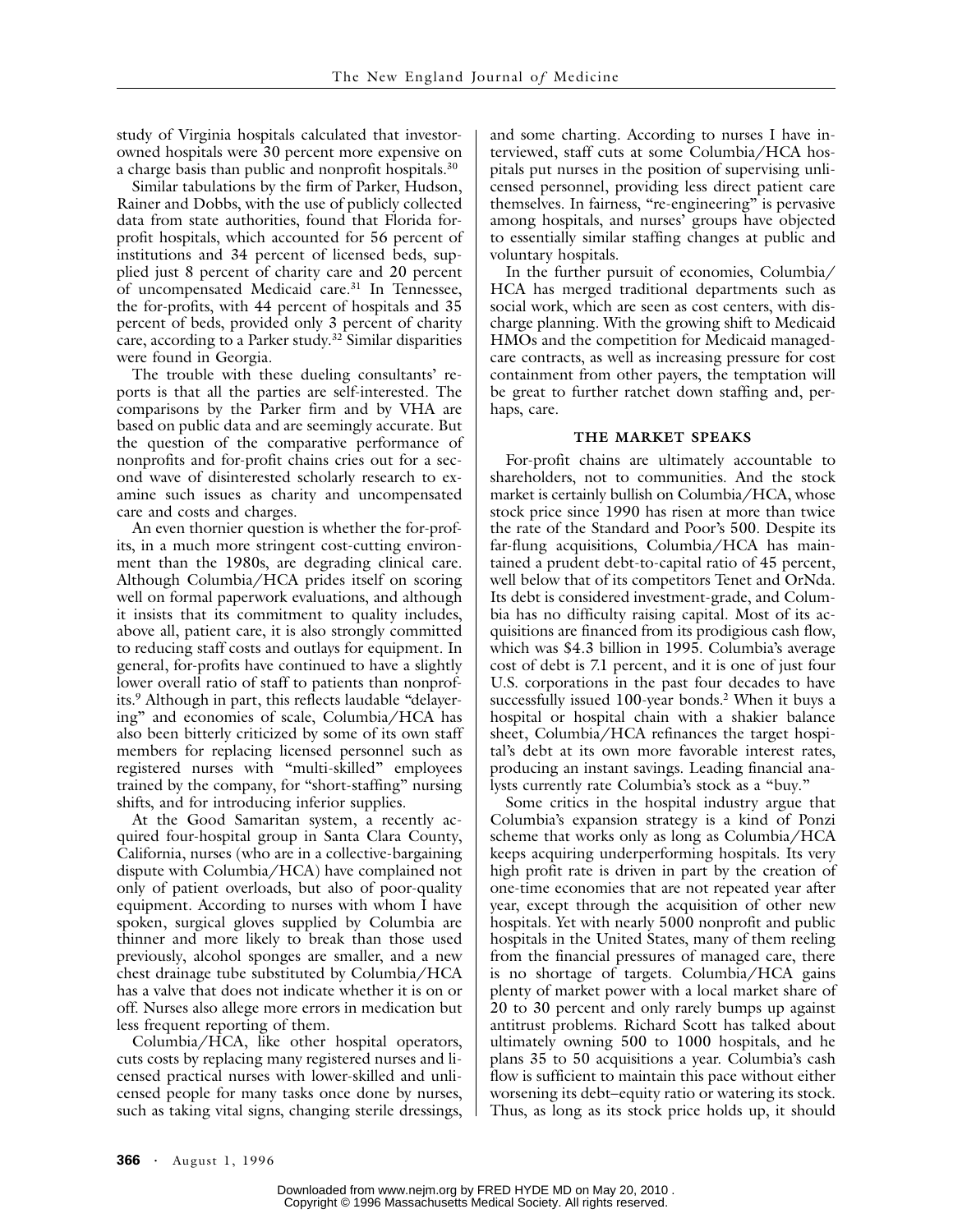be able to continue expanding — unless it meets substantial resistance.

The only real cloud on Columbia's horizon is that such resistance is growing. In the past, Columbia went into communities with stunning speed and often negotiated binding letters of intent with the boards of nonprofit hospitals before communities could consider whether the local hospital should be sold. Lately, however, several deals have been rejected, and state attorneys general have begun asserting jurisdiction, questioning whether charitable assets are being sold too cheaply and whether insiders are, in effect, bribed to consummate the transaction. In the second part of this article I will focus on the legal and public-policy questions raised by Columbia's conversions and examine the effect of the for-profits on the behavior of the besieged nonprofits.

## **REFERENCES**

**1.** Hospital acquisition report. New Canaan, Conn.: Irving Levin Associates, March 29, 1996.

**2.** 1995 Annual report. Nashville: Columbia/HCA Healthcare, 1995.

**3.** Hospital stat: emerging trends in hospitals. 1995–1996 ed. Chicago: American Hospital Association, 1995.

**4.** Department of Health and Human Services, Office of the Inspector General. Final regulations pursuant to 1987 Medicare anti-fraud and abuse amendments. 42 U.S.C.§1320a-7b(b)(2)(a).

**5.** United States of America Ex Rel. James M. Thompson vs. Columbia/HCA Healthcare Corporation et al. (U.S. District Court, Southern District of Texas, Corpus Christi Division, Civil Action No. C-95-110). **6.** Relman AS. The new medical-industrial complex. N Engl J Med 1980; 303:963-70.

**7.** Lutz S, Gee EP. The for profit healthcare revolution. Chicago: Irwin

Professional Publishing, 1995:9-10, 51. **8.** *Idem.* The for profit healthcare revolution. Chicago: Irwin Professional Publishing, 1995:11.

**9.** Table 1: trends in utilization, personnel, and finances for selected years from 1946 through 1994. In: Hospital stat: emerging trends in hospitals. 1995–1996 ed. Chicago: American Hospital Association, 1995:2-3.

**10.** Lutz S. 1995: A record year for hospital deals. Modern Healthcare. December 18/25, 1995:43-52.

**11.** Gabay K, Wolfe SM. Who controls the local hospital? The current hospital merger and acquisition craze and the disturbing trend of not-for-profit hospital conversions to for-profit status. Washington, D.C.: Public Citizen's Health Research Group, June 1996.

**12.** Scott RL. Introduction. In: Lutz S, Gee EP. The for profit healthcare revolution. 2nd ed. Chicago: Irwin Professional Publishing, 1996:x.

**13.** Arrow KJ. Uncertainty and the welfare economics of medical care. Am Econ Rev 1963;53:941-73.

**14.** Flower J. Rick Scott: icon of greed or leader of true health reform? Healthcare Forum 1995;March/April:71-8.

**15.** 1993 Annual report. Nashville: Columbia/HCA Healthcare, 1993.

**16.** 1994 Annual report. Nashville: Columbia/HCA Healthcare, 1994.

**17.** Heineccius L. Columbia/HCA: a national profile. Seattle: Washington State Hospital Association, December 1995.

**18.** Physician practice acquisitions: what is the investor-owned competition doing? New York, Cain Brothers, 1996.

**19.** Burda D. Agency hits Columbia for misleading ad campaign. Modern Healthcare. April 15, 1996:2, 8.

**20.** Community benefits and tax-exempt status of central Florida hospitals. St. Petersburg, Fla.: Healthcare Management Decisions, February 1995: 13.

**21.** Kane NM. Nonprofit hospital status: what is it worth? Boston: Harvard School of Public Health, 1994.

**22.** Gray BH, ed. For-profit enterprise in health care. Washington, D.C.: National Academy Press, 1986.

**23.** Watt JM, Derzon RA, Renn SC, Schramm CJ, Hahn JS, Pillari GD. The comparative economic performance of investor-owned chain and notfor-profit hospitals. N Engl J Med 1986;314:89-96.

**24.** Pattison RV, Katz HM. Investor-owned and not-for-profit hospitals: a comparison based on California data. N Engl J Med 1983;309:347-53.

**25.** McCue MJ. A premerger profile of Columbia and HCA hospitals. Health Care Manage Rev 1996;21(2):38-45.

**26.** Columbia Hospital Corporation: draft report. Tallahassee: Florida Agency for Health Care Administration, July 30, 1993.

**27.** Tomsho R. Giant hospital chain uses tough tactics to push fast growth. Wall Street Journal. July 12, 1994:A1, A6.

**28.** Hospital indigent care survey tabulation, 1990–93. Atlanta: Georgia State Health Planning Agency, 1994.

**29.** VHA, Inc. Florida hospital analysis. Irving, Tex.: VHA, 1995.

**30.** *Idem.* Virginia hospital analysis. Irving, Tex.: VHA, 1995.

**31.** Florida voluntary hospitals: meeting the healthcare needs of their communities. Atlanta: Parker, Hudson, Rainer & Dobbs and Jennings Ryan and Kolb, February 1994.

**32.** Tennessee not-for-profits: analysis of hospital community benefits. Atlanta: Parker, Hudson, Rainer & Dobbs, October 1994.